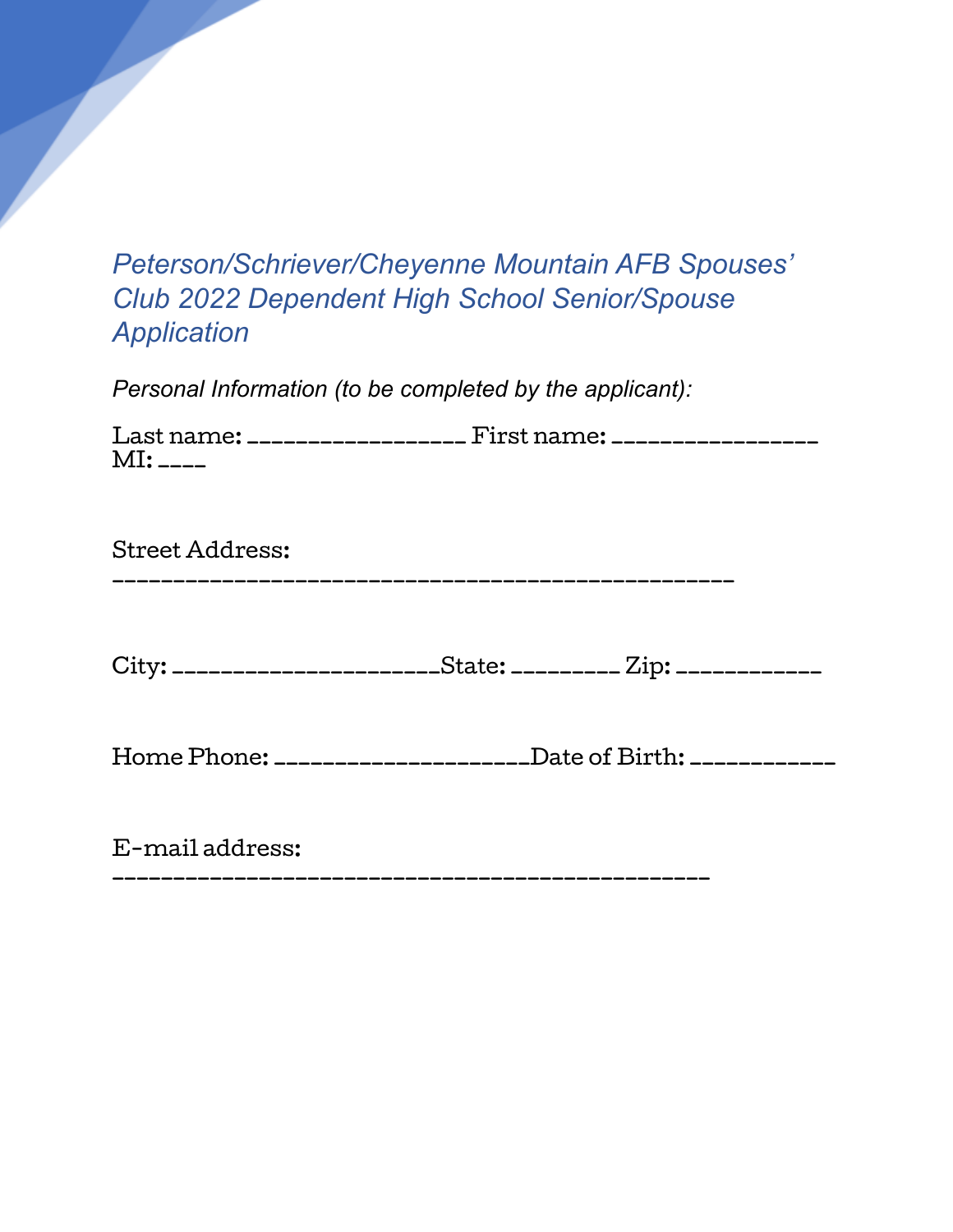Sponsor's Name: (please do Not include rank)

Location of Assignment/Retirement:

Affiliation to Sponsor (circle one) Spouse/Dependent

Branch of Service (circle one) Air Force/ Army/ Navy/ Marines/ Coast Guard/ DoD Civilian

Status (circle one) Active Duty/ Reserve/ Guard/ Retired/ Deceased/ MIA POW/ DoD Civilian

\_\_\_\_\_\_\_\_\_\_\_\_\_\_\_\_\_\_\_\_\_\_\_\_\_\_\_\_\_\_\_\_\_\_\_\_\_\_\_\_\_\_\_\_\_\_\_\_\_\_\_\_\_\_\_\_\_\_\_

\_\_\_\_\_\_\_\_\_\_\_\_\_\_\_\_\_\_\_\_\_\_\_\_\_\_\_\_\_\_\_\_\_\_\_\_\_\_\_\_\_\_\_\_\_\_\_\_\_\_\_\_\_\_\_\_\_\_\_

Intended Field of Study:

\_\_\_\_\_\_\_\_\_\_\_\_\_\_\_\_\_\_\_\_\_\_\_\_\_\_\_\_\_\_\_\_\_\_\_\_\_\_\_\_\_\_\_\_\_\_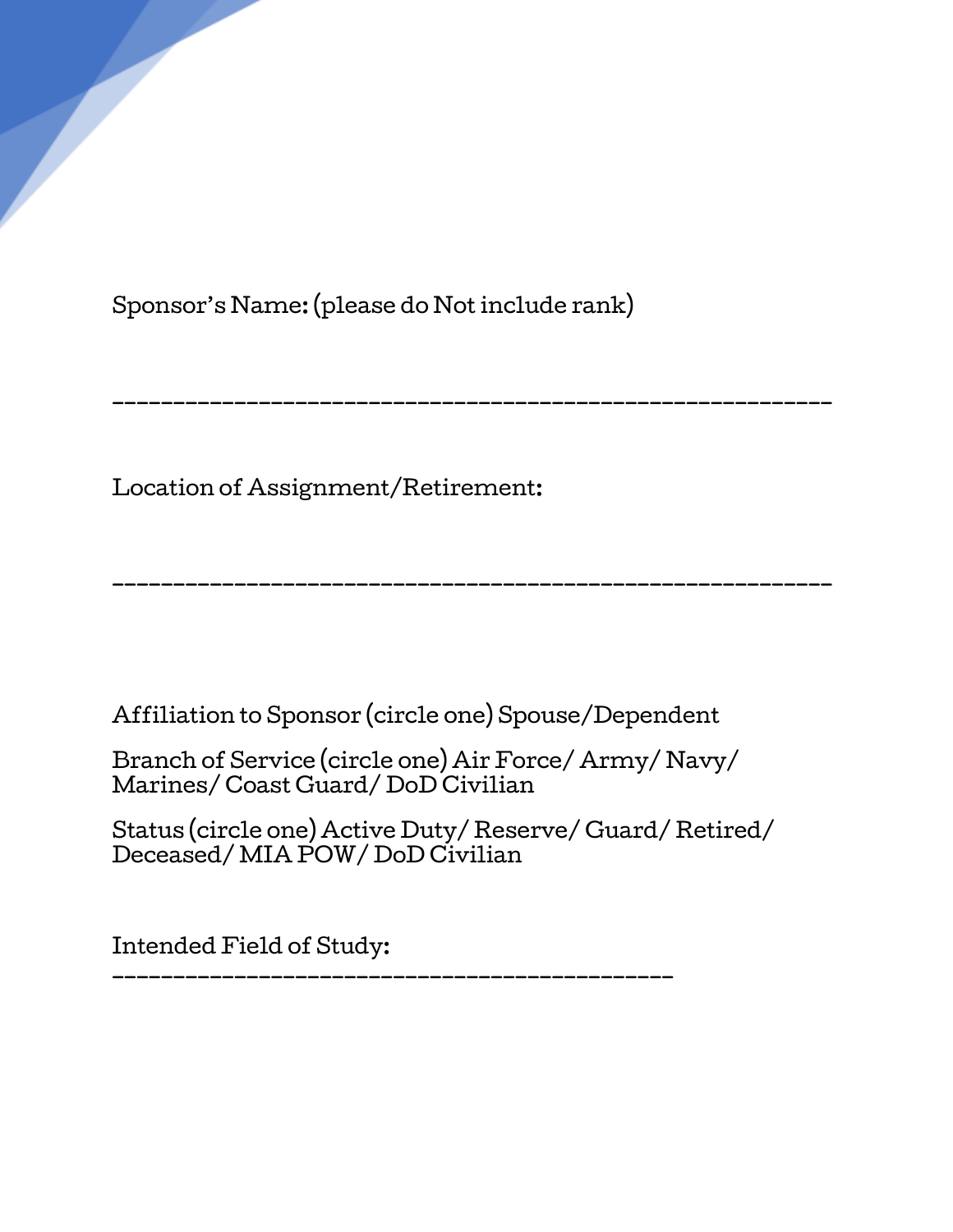*On a separate sheet of paper, (using Times New Roman Font, size 12) please provide responses for the following:*

1. High schools and/or colleges attended (include names and dates attended/graduated).

2. Names of schools to which you are applying.

3. Honors received, please include year/date of award.

4. Leadership roles you have held, please include titles and dates of roles held.

5. Community activities: Include involvement in charities, churches, volunteerism or other local, civic, and community organizations; years active and positions held.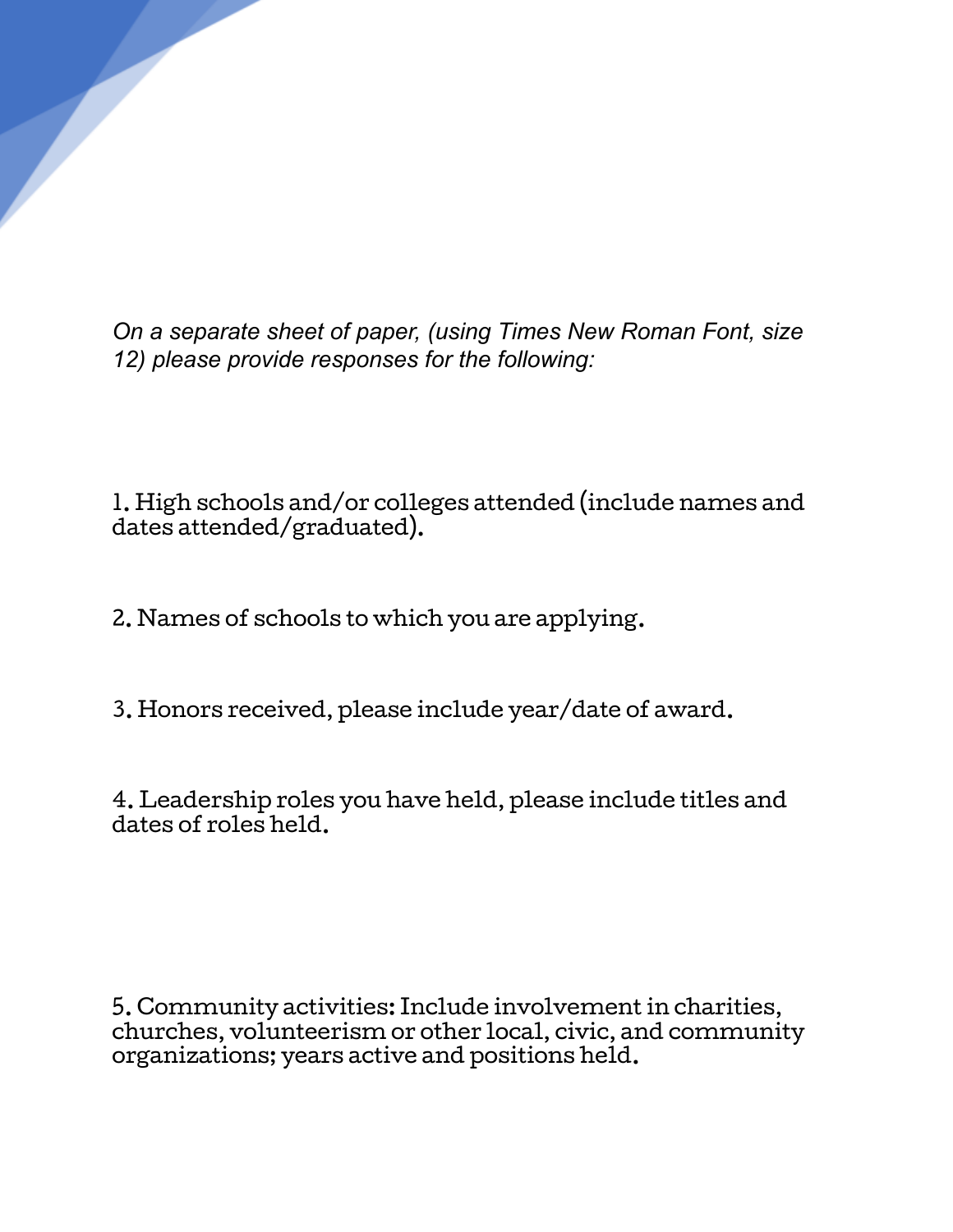6. Employment history: Include any current or previous employment, include job title(s), dates employed, location, responsibilities, and hours worked per week.

7. Additional Extra Curricular Activities: Name any extracurricular activities you have been involved with including dates of involvement.

*Essay: On a separate sheet of paper, please submit your typed Essay (maximum 500 words, Times New Roman Font, size 12).*

*High School Senior Essay* - Tell us about you!

If you could be known by your #TAG what would your hashtag be and why?

*Spouse Essay* - We want to know about you!

Tell us about your journey thus far and how this scholarship will help you take the next step.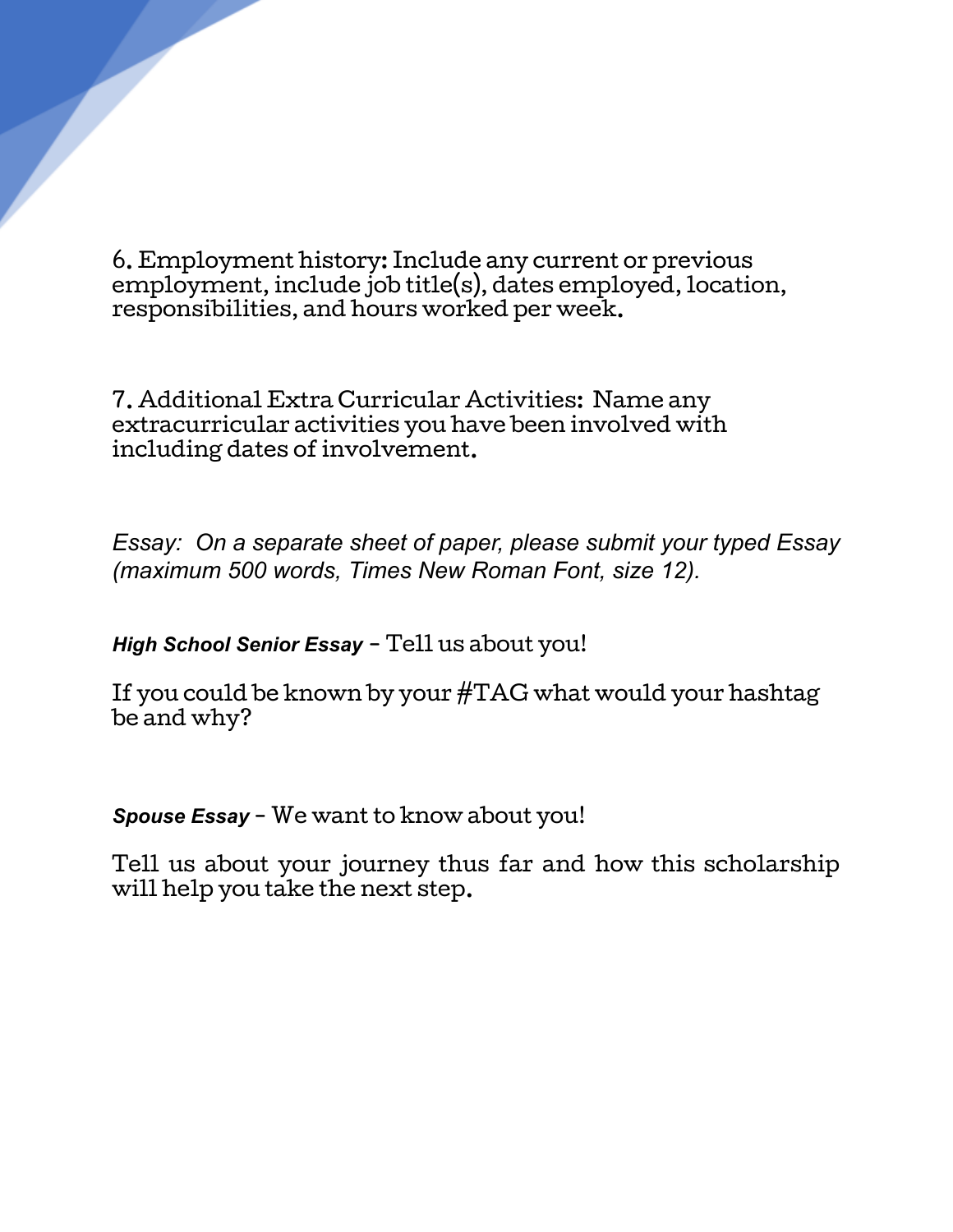Scholarship Award Special Rules and Certification

As an applicant, I understand the eligibility criteria and conditions for award outlined in the Scholarship Guidelines. I certify that the information provided in this application is complete and accurate to the best of my knowledge. If awarded the scholarship, I agree to abide by and fulfill all requirements pertaining thereto.

Applicant Signature: \_\_\_\_\_\_\_\_\_\_\_\_\_\_\_\_\_\_\_\_\_\_\_\_ Date: \_\_\_\_\_\_\_\_\_

Sponsors verification

I hereby acknowledge and agree that the information provided on this application is complete and accurate to the best of my knowledge. I understand that falsification or failure to provide documentation may result in the revocation of any scholarship awarded to my dependent.

Sponsor's Signature: \_\_\_\_\_\_\_\_\_\_\_\_\_\_\_\_\_\_\_\_\_\_\_ Date: \_\_\_\_\_\_\_\_\_\_